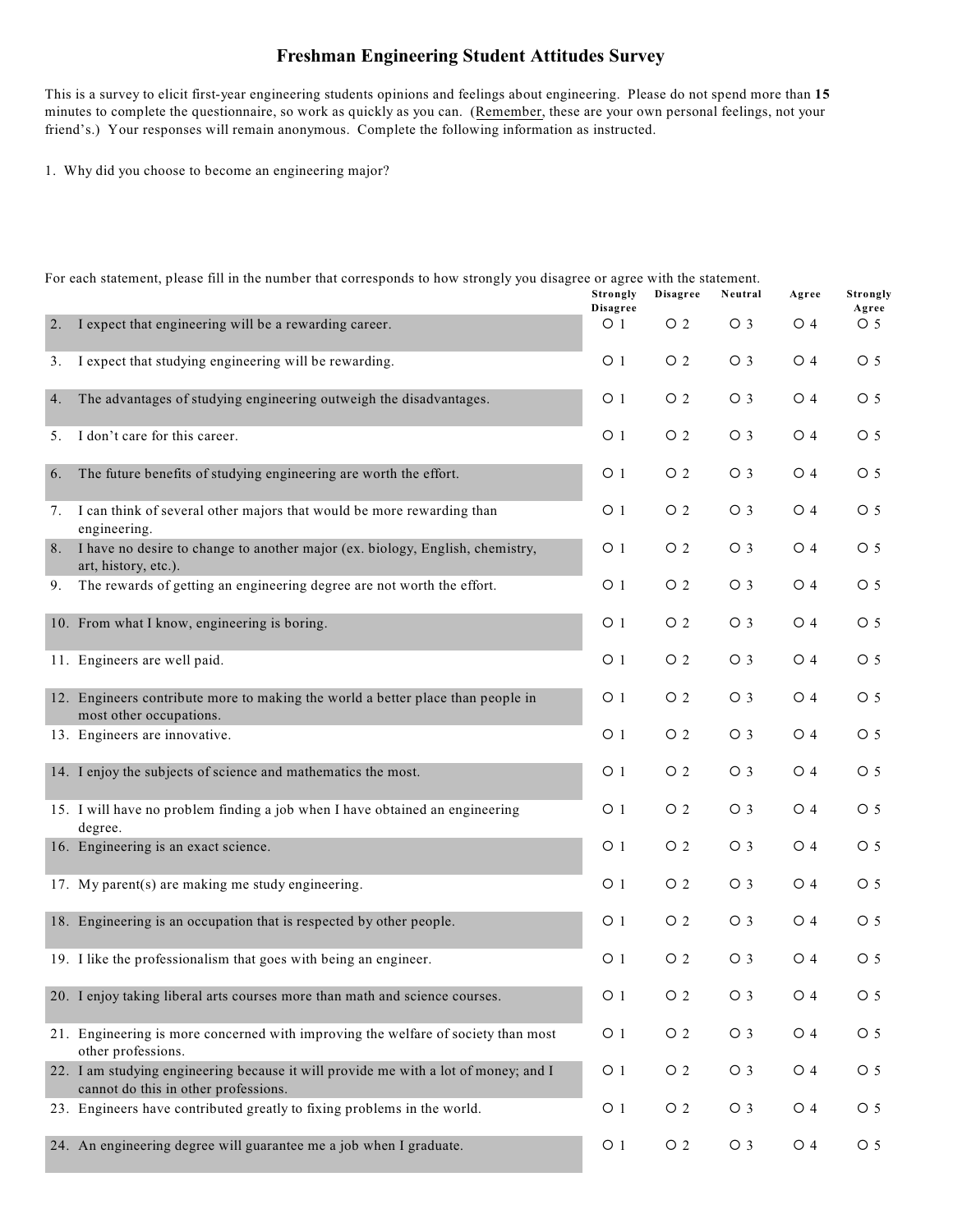|                                                                                                  | Strongly<br><b>Disagree</b> | <b>Disagree</b> | Neutral        | Agree            | Strongly<br>Agree |
|--------------------------------------------------------------------------------------------------|-----------------------------|-----------------|----------------|------------------|-------------------|
| 25. My parent(s) want me to be an engineer.                                                      | $\circ$ 1                   | $\overline{O}2$ | $\bigcirc$ 3   | $\overline{O}$ 4 | $\circ$ 5         |
| 26. Engineers are creative.                                                                      | $\circ$ 1                   | O <sub>2</sub>  | $\bigcirc$ 3   | $\overline{O}$ 4 | O <sub>5</sub>    |
| 27. Engineering involves finding precise answers to problems.                                    | $\circ$ 1                   | O <sub>2</sub>  | $\bigcirc$ 3   | $\overline{O}$ 4 | $\circ$ 5         |
| 28. I am studying engineering because I enjoy figuring out how things work.                      | $\circ$ 1                   | O <sub>2</sub>  | O <sub>3</sub> | $\overline{O}$ 4 | $\circ$ 5         |
| 29. Technology plays an important role in solving society's problems.                            | $\circ$ 1                   | O <sub>2</sub>  | $\bigcirc$ 3   | $\overline{O}$ 4 | $\circ$ 5         |
| 30. A teacher or counselor suggested that I should become an engineer.                           | $\circ$ 1                   | O <sub>2</sub>  | $\bigcirc$ 3   | $\overline{O}$ 4 | $\circ$ 5         |
| 31. I want a career that will help others (and engineers help others.)                           | $\circ$ 1                   | O <sub>2</sub>  | O <sub>3</sub> | $\overline{O}$ 4 | O <sub>5</sub>    |
| 32. Engineers need good communication and writing skills.                                        | $\circ$ 1                   | O <sub>2</sub>  | $\bigcirc$ 3   | $\overline{O}$ 4 | $\circ$ 5         |
| 33. Engineers need to be able to analyze complex data.                                           | $\circ$ 1                   | O <sub>2</sub>  | O <sub>3</sub> | $\overline{O}$ 4 | $\circ$ 5         |
| 34. Anyone who starts off as an engineering major has the ability to graduate in<br>engineering. | $\circ$ 1                   | O <sub>2</sub>  | $\bigcirc$ 3   | $\bigcirc$ 4     | O <sub>5</sub>    |
| 35. Engineers must understand contemporary issues.                                               | $\circ$ 1                   | O <sub>2</sub>  | O <sub>3</sub> | $\overline{O}$ 4 | $\circ$ 5         |

For the following subjects and skills, please fill in the number corresponding to the response that best describes how confident you are of your abilities in the subject or skill.

|                     | Not<br>Strongly<br>Confident | Not<br>Confident | Neutral        | Confident    | Strongly<br>Confident |
|---------------------|------------------------------|------------------|----------------|--------------|-----------------------|
| 36. Chemistry       | O <sub>1</sub>               | $\circ$ 2        | O <sub>3</sub> | $\bigcirc$ 4 | $\circ$ 5             |
| 37. Physics         | $\circ$ 1                    | $\overline{O}2$  | $\bigcirc$ 3   | $\circ$ 4    | $\circ$ 5             |
| 38. Calculus        | $\circ$ 1                    | $\circ$ 2        | $\bigcirc$ 3   | $\circ$ 4    | $\circ$ 5             |
| 39. Engineering     | $\circ$ 1                    | $\overline{O}2$  | O <sub>3</sub> | $\circ$ 4    | $\circ$ 5             |
| 40. Writing         | O <sub>1</sub>               | $\circ$ 2        | O <sub>3</sub> | $\bigcirc$ 4 | $\circ$ 5             |
| 41. Speaking        | $\circ$ 1                    | $\overline{O}2$  | O <sub>3</sub> | $\bigcirc$ 4 | $\circ$ 5             |
| 42. Computer Skills | $\circ$ 1                    | $\overline{O}2$  | $\bigcirc$ 3   | $\bigcirc$ 4 | $\circ$ 5             |

For the following statements about studying, working in groups and personal abilities, please fill in the number corresponding to the response that best describes how strongly you disagree or agree with the statement. **Strongly Dissant Disagree Neutral Agree Strongly**

|                                                                         | Strongly<br><b>Disagree</b> | Disagree       | Neutral        | Agree            | Strongly<br>Agree |
|-------------------------------------------------------------------------|-----------------------------|----------------|----------------|------------------|-------------------|
| 43. I feel I know what an engineer does.                                | $\circ$ 1                   | O <sub>2</sub> | $\bigcirc$ 3   | $\overline{O}$ 4 | $\circ$ 5         |
| 44. Studying in a group is better than studying by myself.              | $\circ$ 1                   | O <sub>2</sub> | O <sub>3</sub> | $\overline{O}$ 4 | O <sub>5</sub>    |
| 45. Creative thinking is one of my strengths.                           | O <sub>1</sub>              | O <sub>2</sub> | $\bigcirc$ 3   | $\overline{O}$ 4 | $\circ$ 5         |
| 46. I need to spend more time studying than I currently do.             | O <sub>1</sub>              | O <sub>2</sub> | $\bigcirc$ 3   | $\overline{O}$ 4 | O <sub>5</sub>    |
| 47. I have strong problem solving skills.                               | O <sub>1</sub>              | O <sub>2</sub> | O <sub>3</sub> | O <sub>4</sub>   | O <sub>5</sub>    |
| 48. Most of my friends that I 'hang-out' with are studying engineering. | O <sub>1</sub>              | O <sub>2</sub> | O <sub>3</sub> | $\bigcirc$ 4     | O <sub>5</sub>    |
| 49. I feel confident in my ability to succeed in engineering.           | O <sub>1</sub>              | O <sub>2</sub> | O <sub>3</sub> | $\bigcirc$ 4     | O <sub>5</sub>    |
| 50. I prefer studying/working alone.                                    | $\circ$ 1                   | O <sub>2</sub> | $\bigcirc$ 3   | $\overline{O}$ 4 | $\circ$ 5         |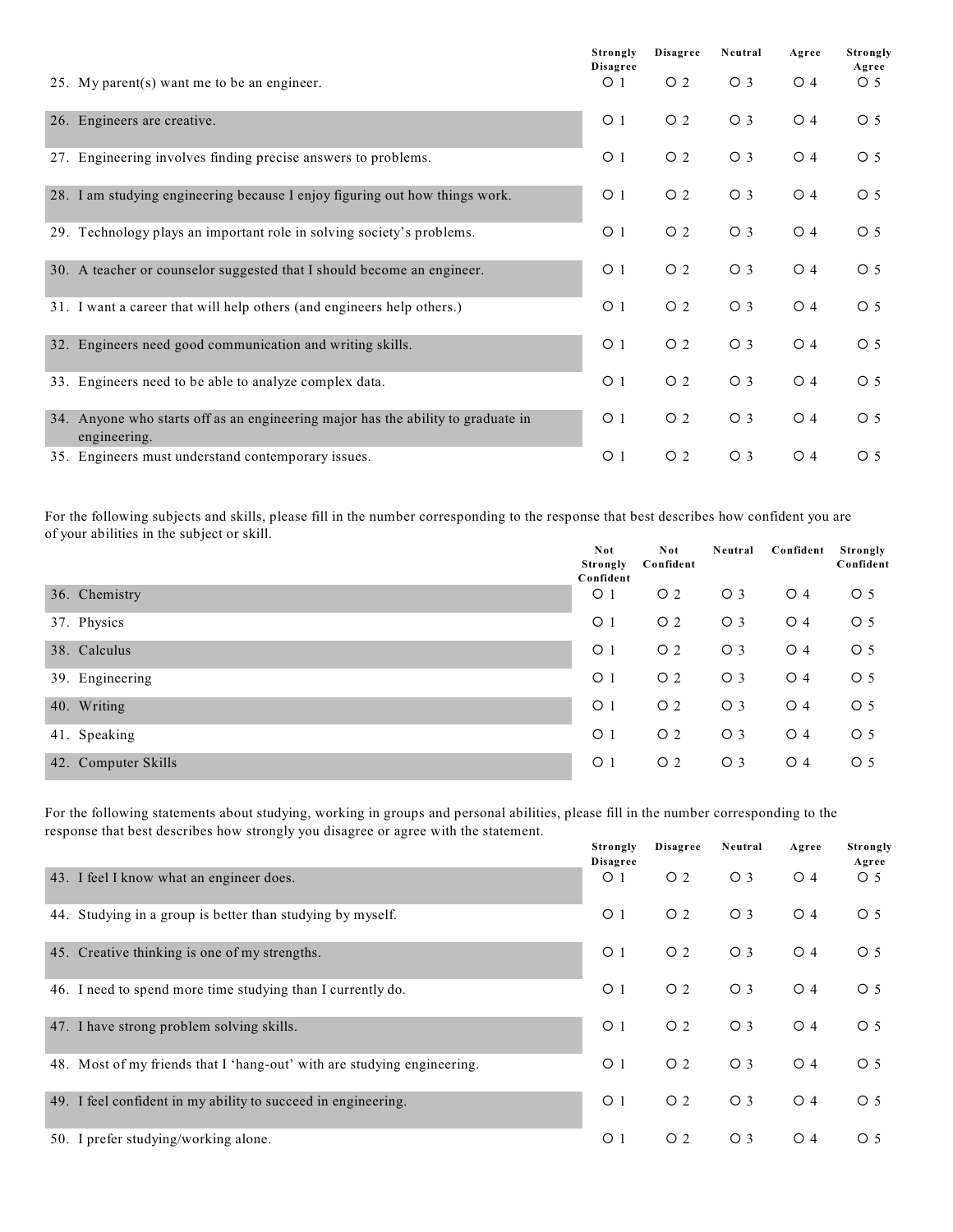|                                                                                                                             | <b>Strongly</b><br><b>Disagree</b> | <b>Disagree</b>  | Neutral        | Agree            | Strongly<br>Agree |
|-----------------------------------------------------------------------------------------------------------------------------|------------------------------------|------------------|----------------|------------------|-------------------|
| 51. I am good at designing things.                                                                                          | $\circ$ 1                          | O <sub>2</sub>   | O <sub>3</sub> | $\overline{O}$ 4 | $\circ$ 5         |
| 52. In the past, I have not enjoyed working in assigned groups.                                                             | $\circ$ 1                          | O <sub>2</sub>   | O <sub>3</sub> | $\circ$ 4        | O <sub>5</sub>    |
| 53. I am confident about my current study habits or routine.                                                                | $\circ$ 1                          | O <sub>2</sub>   | O <sub>3</sub> | $\circ$ 4        | $\circ$ 5         |
| 54. I consider myself mechanically inclined.                                                                                | $\circ$ 1                          | $\overline{O}$ 2 | O <sub>3</sub> | $\circ$ 4        | O 5               |
| 55. I consider myself technically inclined.                                                                                 | O <sub>1</sub>                     | O <sub>2</sub>   | $\bigcirc$ 3   | $\overline{O}$ 4 | O <sub>5</sub>    |
| 56. I enjoy solving open-ended problems.                                                                                    | $\circ$ 1                          | $\overline{O}$ 2 | $\bigcirc$ 3   | $\circ$ 4        | O <sub>5</sub>    |
| 57. I enjoy problems that can be solved in different ways.                                                                  | $\circ$ 1                          | O <sub>2</sub>   | $\bigcirc$ 3   | $\circ$ 4        | O 5               |
| 58. I am confident that I will succeed in engineering study.                                                                | O <sub>1</sub>                     | O <sub>2</sub>   | O <sub>3</sub> | $\circ$ 4        | O <sub>5</sub>    |
| 59. I have a tendency to sabotage my success.                                                                               | $\circ$ 1                          | O <sub>2</sub>   | O <sub>3</sub> | $\circ$ 4        | $\circ$ 5         |
| 60. When I experience failures, it is usually someone else's fault.                                                         | $\circ$ 1                          | O <sub>2</sub>   | O <sub>3</sub> | $\circ$ 4        | O 5               |
| 61. I prefer to solve difficulties on my own, without seeking help from others.                                             | $\circ$ 1                          | O <sub>2</sub>   | $\bigcirc$ 3   | $\overline{O}$ 4 | $\circ$ 5         |
| 62. There are things about myself that I would like to change                                                               | $\circ$ 1                          | O <sub>2</sub>   | $\bigcirc$ 3   | $\circ$ 4        | O 5               |
| 63. I tend to procrastinate, putting off the things I need to do                                                            | O <sub>1</sub>                     | O <sub>2</sub>   | $\bigcirc$ 3   | $\overline{O}$ 4 | O 5               |
| 64. I keep up in my classes by mastering the material presented in the last class<br>meeting before the next class meeting. | O <sub>1</sub>                     | O <sub>2</sub>   | $\circ$ 3      | $\overline{O}$ 4 | $\circ$ 5         |
| 65. I tend to avoid doing things that I don't enjoy.                                                                        | O <sub>1</sub>                     | O <sub>2</sub>   | O <sub>3</sub> | $\circ$ 4        | $\circ$ 5         |
| 66. I recognize the importance of goal setting, and I have clear academic goals.                                            | $\circ$ 1                          | $\overline{O}$ 2 | O <sub>3</sub> | $\circ$ 4        | $\circ$ 5         |
| 67. I would give myself an $A$ + on the amount of time and energy I devote to my<br>studies.                                | $\circ$ 1                          | $\circ$ 2        | $\bigcirc$ 3   | $\circ$ 4        | O 5               |
| 68. I am certain that I want to graduate in engineering.                                                                    | $\circ$ 1                          | O <sub>2</sub>   | O <sub>3</sub> | $\overline{O}$ 4 | O 5               |
| 69. I am certain that I will be able to graduate in engineering.                                                            | $\overline{O}$ 1                   | O <sub>2</sub>   | $\bigcirc$ 3   | O <sub>4</sub>   | $\circ$ 5         |
| 70. I plan to join a student engineering organization.                                                                      | $\circ$ 1                          | O <sub>2</sub>   | $\bigcirc$ 3   | $\overline{O}$ 4 | $\circ$ 5         |

|                       |                |                |                |                |                |                |                |                | Age            |                | Major   |             | Ethnicity                 | Gender                             |
|-----------------------|----------------|----------------|----------------|----------------|----------------|----------------|----------------|----------------|----------------|----------------|---------|-------------|---------------------------|------------------------------------|
|                       | Student Number |                |                |                |                |                |                |                |                |                | $\circ$ | AERO        | You may mark $> 1$        | O Male                             |
| $\circ$ 0             | $\circ$ 0      | $\circ$ 0      | $\circ$ 0      | $\circ$ 0      | $\circ$ 0      | $\circ$ 0      | $\circ$ 0      | $\circ$ 0      | $\circ$ 0      | $\circ$ 0      | $\circ$ | BME         | O African American        | O Female                           |
| $\Theta$ <sup>1</sup> | O <sub>1</sub> | O <sub>1</sub> | O <sub>1</sub> | O <sub>1</sub> | O <sub>1</sub> | O <sub>1</sub> | O <sub>1</sub> | O <sub>1</sub> | O <sub>1</sub> | O <sub>1</sub> | $\circ$ | $\rm CE$    | O Asian Pacific           |                                    |
|                       | O <sub>2</sub> | O <sub>2</sub> | O <sub>2</sub> | O <sub>2</sub> | O <sub>2</sub> | O <sub>2</sub> | O <sub>2</sub> | O <sub>2</sub> | O <sub>2</sub> | O <sub>2</sub> | $\circ$ | CHE         | O Hispanic                | Enpllment Status)                  |
| O <sub>3</sub>        | O <sub>3</sub> | O <sub>3</sub> | O <sub>3</sub> | O <sub>3</sub> | O <sub>3</sub> | O <sub>3</sub> | O <sub>3</sub> | O <sub>3</sub> | O <sub>3</sub> | O <sub>3</sub> | $\circ$ | CPE         | O Native American         | $O$ Full ( $\geq$ 12 units)        |
| $\circ$ 4             | $\circ$ 4      | O <sub>4</sub> | $\circ$ 4      | O <sub>4</sub> | O <sub>4</sub> | O <sub>4</sub> | $\circ$ 4      | O <sub>4</sub> | O <sub>4</sub> | O <sub>4</sub> | $\circ$ | EE          | O White Caucasian         |                                    |
| O <sub>5</sub>        | O <sub>5</sub> | O <sub>5</sub> | O <sub>5</sub> | O <sub>5</sub> | O <sub>5</sub> | O <sub>5</sub> | O <sub>5</sub> | O <sub>5</sub> | O <sub>5</sub> | O <sub>5</sub> | $\circ$ | <b>ENVE</b> | O Decline to State        | Fransfer Student?                  |
| $\circ$ 6             | $\circ$ 6      | $\circ$ 6      | $\circ$ 6      | $\circ$ 6      | $\circ$ 6      | $\circ$ 6      | $\circ$ 6      | $\circ$ 6      | $\circ$ 6      | $\circ$ 6      | $\circ$ | ET          | O Other                   | $\textcircled{y}$ Yes (< 24 units) |
| O <sub>7</sub>        | O <sub>7</sub> | O <sub>7</sub> | O <sub>7</sub> | O <sub>7</sub> | O <sub>7</sub> | O <sub>7</sub> | O <sub>7</sub> | O <sub>7</sub> | O <sub>7</sub> | O <sub>7</sub> | $\circ$ | IE          | If other, please write in | O Yes ( $\geq$ 24 units)           |
| $\circ$ 8             | $O_8$          | $O_8$          | $\circ$ 8      | $\circ$ 8      | $\circ$ 8      | $\circ$ 8      | $\circ$ 8      | $\circ$ 8      | $\circ$ 8      | $O_8$          | $\circ$ | ME          |                           |                                    |
| O <sub>9</sub>        | O <sub>9</sub> | O <sub>9</sub> | O <sub>9</sub> | O <sub>9</sub> | O <sub>9</sub> | O <sub>9</sub> | O <sub>9</sub> | O <sub>9</sub> | O <sub>9</sub> | O <sub>9</sub> | $\circ$ | OTHER       |                           |                                    |